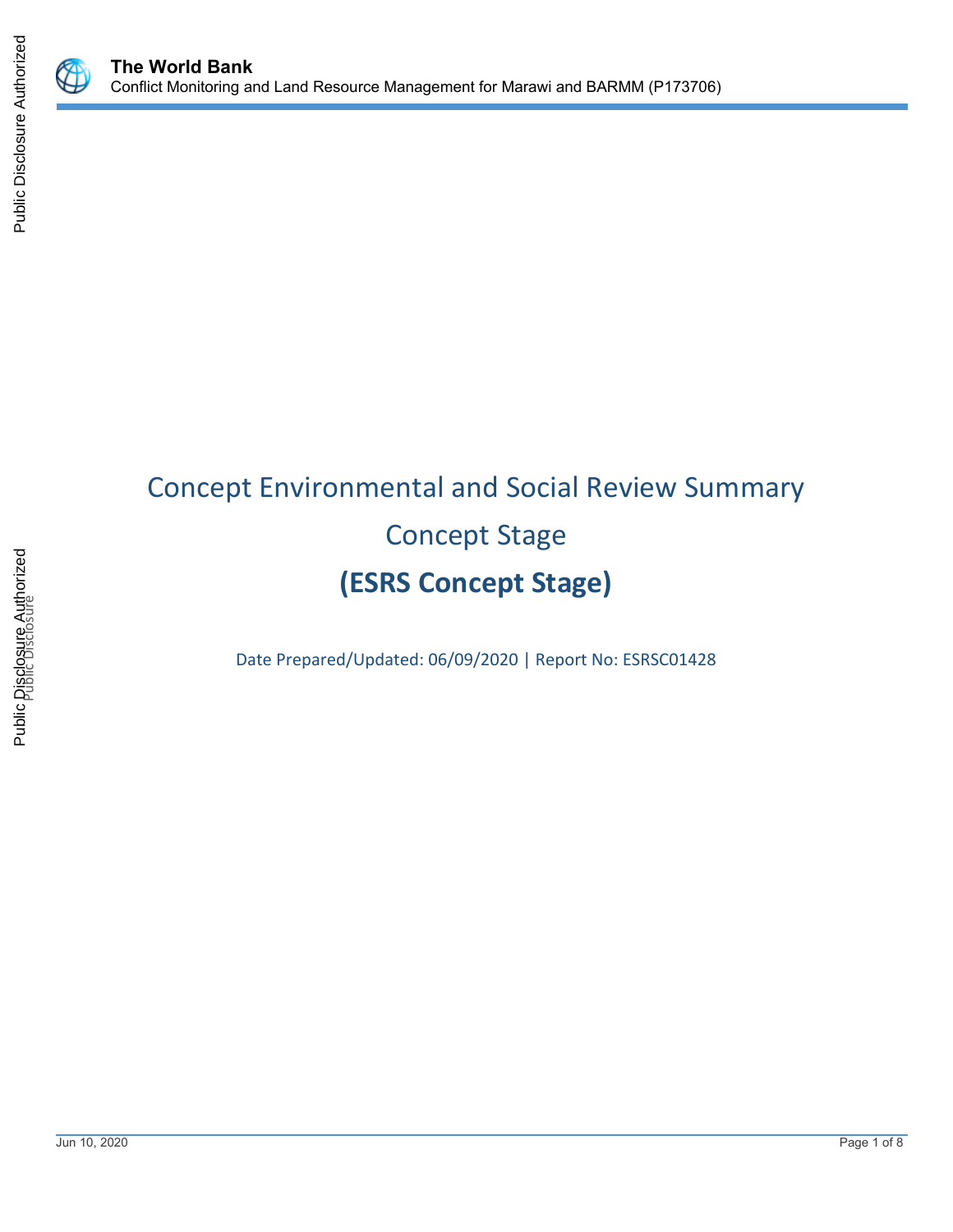

# **BASIC INFORMATION**

## **A. Basic Project Data**

| Country                    | Region                                                                | Project ID                      | Parent Project ID (if any)  |  |  |
|----------------------------|-----------------------------------------------------------------------|---------------------------------|-----------------------------|--|--|
| Philippines                | EAST ASIA AND PACIFIC                                                 | P173706                         |                             |  |  |
| Project Name               | Conflict Monitoring and Land Resource Management for Marawi and BARMM |                                 |                             |  |  |
| Practice Area (Lead)       | <b>Financing Instrument</b>                                           | <b>Estimated Appraisal Date</b> | <b>Estimated Board Date</b> |  |  |
| Social                     | <b>Investment Project</b><br>Financing                                |                                 | 6/1/2020                    |  |  |
| Borrower(s)                | Implementing Agency(ies)                                              |                                 |                             |  |  |
| <b>International Alert</b> | <b>International Alert</b>                                            |                                 |                             |  |  |

## Proposed Development Objective(s)

The PDO of this activity is to strengthen capacity of multiple stakeholders in BARMM for participatory, inclusive and conflict-sensitive resource-based planning and management.

| <b>Financing (in USD Million)</b> | Amount |
|-----------------------------------|--------|
| <b>Total Project Cost</b>         | 0.85   |

# **B. Is the project being prepared in a Situation of Urgent Need of Assistance or Capacity Constraints, as per Bank IPF Policy, para. 12?**

No

# **C. Summary Description of Proposed Project [including overview of Country, Sectoral & Institutional Contexts and Relationship to CPF]**

By far the largest share of poor people in the Philippines live in Mindanao, home to roughly 25 percent of the country's population but 39 percent of the poor, and in particular in the conflict-areas of Mindanao in the Bangsamoro Autonomous Region of Muslim Mindanao (BARMM - previously known as the Autonomous Region of Muslim Mindanao, ARMM), where more than 50 percent of the population fall below the national poverty line. The BARMM provinces see weak delivery of basic social services such as education, health, water and sanitation, and electricity when compared both to Mindanao and the Philippines overall and have long been affected by armed conflict. The main conflict in Mindanao has taken place between the central Government of the Philippines and the Moro Islamic Liberation Front (MILF) and before them the Moro National Liberation Front (MNLF). However, conflict in Mindanao takes place along several fault lines and includes the Communist Party of the Philippines-New People's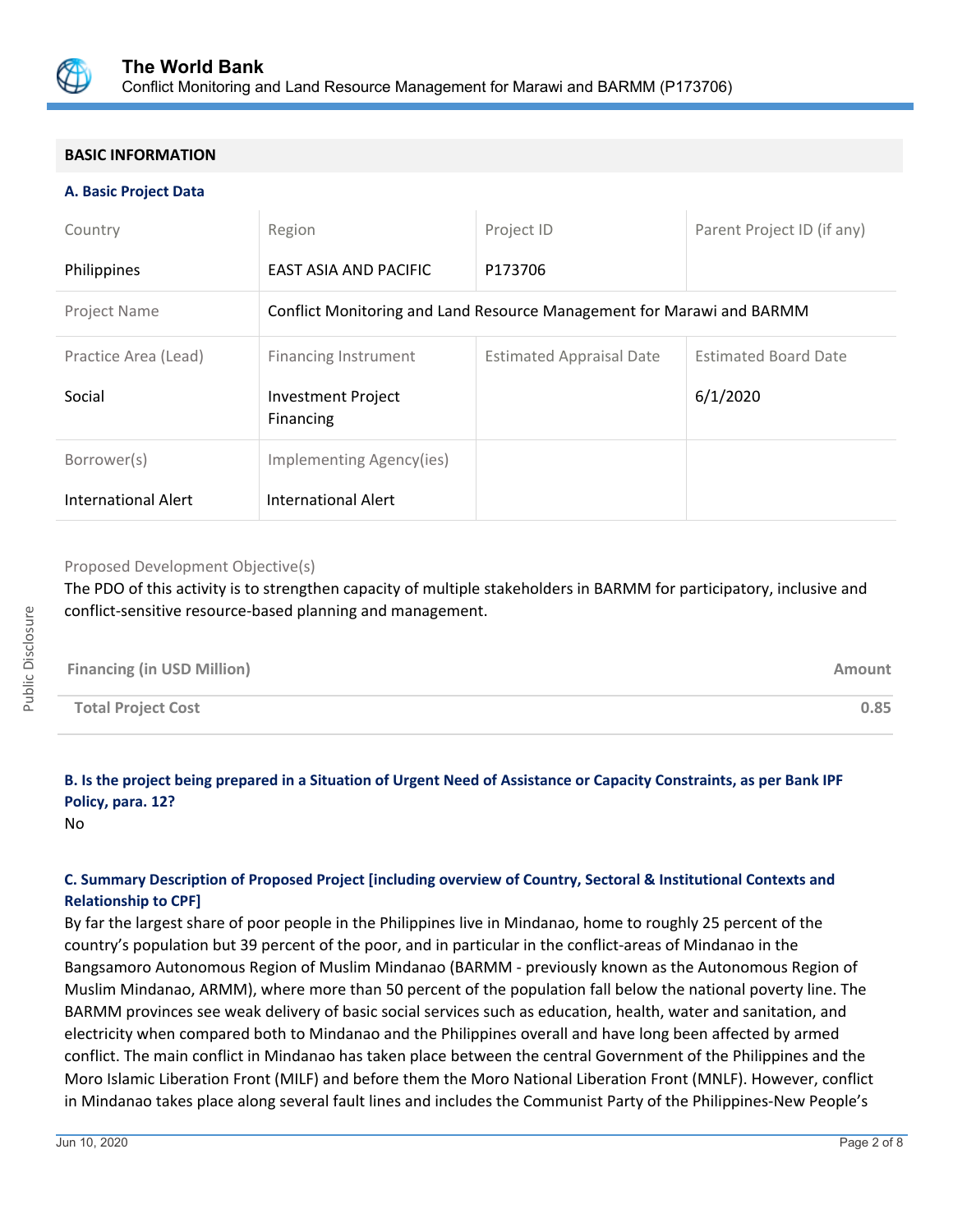

Army-National Democratic Front (CPP-NPA-NDF), conflict between clans (so called rido) and inter-ethnic conflict. The current COVID19 crisis has surfaced new tensions, fissures, and conflicts resulting from the inability of the state to respond in a timely and effective manner to reduce people's vulnerabilities.

In 2017 a 5-month battle took place in the city of Marawi in Mindanao between the Armed Forces of the Philippines (AFP) and a coalition of Islamist organizations linked to the Islamic State. Following the end of the fighting in October 2017 the Task Force Bangon Marawi (TFBM) was established to support the response to and reconstruction of Marawi. The World Bank has provided ongoing technical assistance for the TFBM, including the Bangon Marawi Comprehensive Rehabilitation and Recovery Plan (BMCRRP). However, not much progress has been made on the ground and IDPs and the broader Marawi population is increasingly frustrated with the situation. Land issues are one of the main challenges to the reconstruction process, including in particular overlapping claims and a lack of formal titling in the Most Affected Area (MAA). Another challenge is to ensure local planning processes and development planning are inclusive and reflect priorities of the local communities to help address some of the drivers of conflict centered around available resources.

The World Bank has provided support for the Bangsamoro Autonomous Region of Muslim Mindanao (BARMM – previously known as the Autonomous Region of Muslim Mindanao, ARMM) and the peace process as well as for TFBM and the rehabilitation of Marawi. This project will continue the World Bank's support for strong conflict data and analysis as well as a establish a more inclusive approach to resource management in and around Marawi. First, the project will support the ongoing Conflict Alert system, owned and implemented by International Alert, which is a subnational conflict monitoring system that tracks the incidence, causes, and human costs of violent conflict in the BARMM area. Under the Conflict Alert system data will be sourced from the public domain and anonymized. The anonymized data and analysis focusing on general trends is made available to various user groups through the Conflict Alert website to be used by academics, development partners, local communities, government agencies etc. to inform their respective activities. Conflict Alert aims to shape policymaking, development strategies, and peacebuilding approaches by providing relevant, robust, and reliable conflict data. This year Conflict Alert will include monitoring of COVID19-related incidents in particular.

Second, in Marawi and the surrounding municipalities of Kapai, Bubong and Ditsaan-Ramain, the project will support participatory processes through resource use management planning (RUMP), a methodology that has been run successfully by the implementing agency, International Alert, elsewhere in Mindanao and particularly in Lanao del Sur. RUMP is organized around a strongly participatory and inclusive process to (i) demonstrate the value of participatory techniques and strengthen the capacity of LGUs for participatory and inclusive planning processes; and (ii) support community stakeholder groups in developing a shared narrative of the communities' aspirations on local resource use. While this component will collect data and information from LGUs and community stakeholders, it will not have a direct impact on local development plans for Marawi. Rather, it will aim to inform and establish a stronger foundation for constructive dialogue and collaboration between the community and the local government units around local planning and resource-based grievances.

#### **D. Environmental and Social Overview**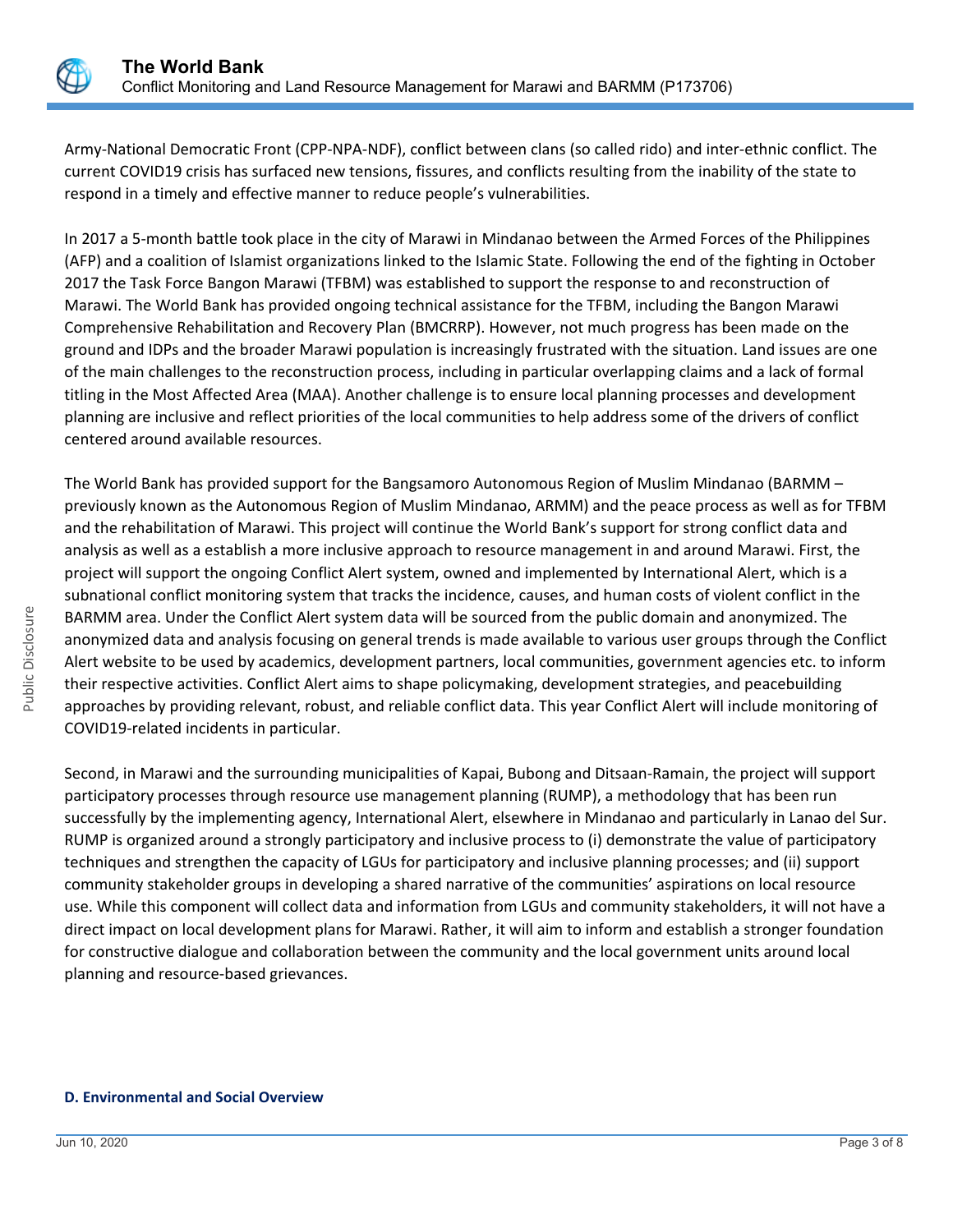

D.1. Detailed project location(s) and salient physical characteristics relevant to the E&S assessment [geographic, environmental, social]

Project will be implemented in Marawi City and the municipalities of Kapai, Bubong and Ditsaan-Ramain of the province of Lanao del Sur. Part of Marawi City was heavily damaged in 2017 due to the fighting over the control of the city between the Armed Forces of the Philippines (AFP) and a coalition of Islamist organizations linked to the Islamic State .

## D. 2. Borrower's Institutional Capacity

Although the International Alert has previously undertaken crisis monitoring for the Bank as part of the Mindanao Trust Fund, the partnership arrangement was in terms of contractual services rather than as a grant recipient. This is the first engagement between the IA and the Bank that would require compliance to safeguards policies or standards. The capacity of the proponent to implement the grant in compliance with the Bank's environmental and social standards is currently being assessed.

# **II. SCREENING OF POTENTIAL ENVIRONMENTAL AND SOCIAL (ES) RISKS AND IMPACTS**

## **A. Environmental and Social Risk Classification (ESRC) Moderate Social Analysis of Algebra** Moderate Moderate

## **Environmental Risk Rating** Low

The environmental risk is deemed low as the project is limited to accomplish only two things: 1) update the Conflict Alert subnational conflict monitoring system for the LGUs by providing relevant, robust, and reliable conflict data, and 2) establish a process using participatory and inclusive Resource Use and Management Processes (RUMP) that will increase the capacity of LGUs for demand driven inclusive planning processes. The Resource Use and Management Planning (RUMP) tool's key feature is the process of identifying resources, mapping claims and conflict timelines, and developing approaches for resource use that is adaptable, inclusive, participatory and conflict sensitive. It utilizes mapping technology (ArcGIS and QGIS) and can produce maps that can help LGUs generate various scenarios in the preparation of development planning and investment priorities like the CLUP and CDP. Its outputs can serve as the evidence-base of existing and potential land disputes arising from contested formal or informal land titles and rights; border or boundary disputes, spurious land claims. A series of regular meetings with LCEs and technical staff, and key stakeholders will be held wherein an MOU will be signed among the LGUs to ensure their active participation in the project and gain commitment in using the RUMP tool and the advocacy and communications initiatives to generate more usage and demand and better understand the effect of policy overlaps of land management agencies, i.e., Department of Agrarian Reform (DAR), Department of Environment and Natural Resources (DENR), Department of National Defense (DND), Marawi City and Lanao del Sur province survey records, including problems relating to Moro National Liberation Front (MNLF) land claims.

The proposed activities are facilitatory in nature for inclusive resource management process. Also, the activities are expected to build and/or enhance the capacity of LGUs for: streamlining the management of landuse plans which are already approved, establish systematic process and aid the LGUs in building the spatial data base with necessary retrieval mechanism for planning and dispute resolution purposes, and optimize the decision making process. The project does not envisage to either prepare landuse plans or update/alter the approved landuse plans. The overall project effort is expected to enhance the efficiency of LGUs and does not have any direct negative environmental impacts or risks. More over, in the longer term, with the RUMP based spatial database established, the proposed project effort could benefit LGUs for future environmental planning requirements. Given the foregoing, the environmental risks are rated low.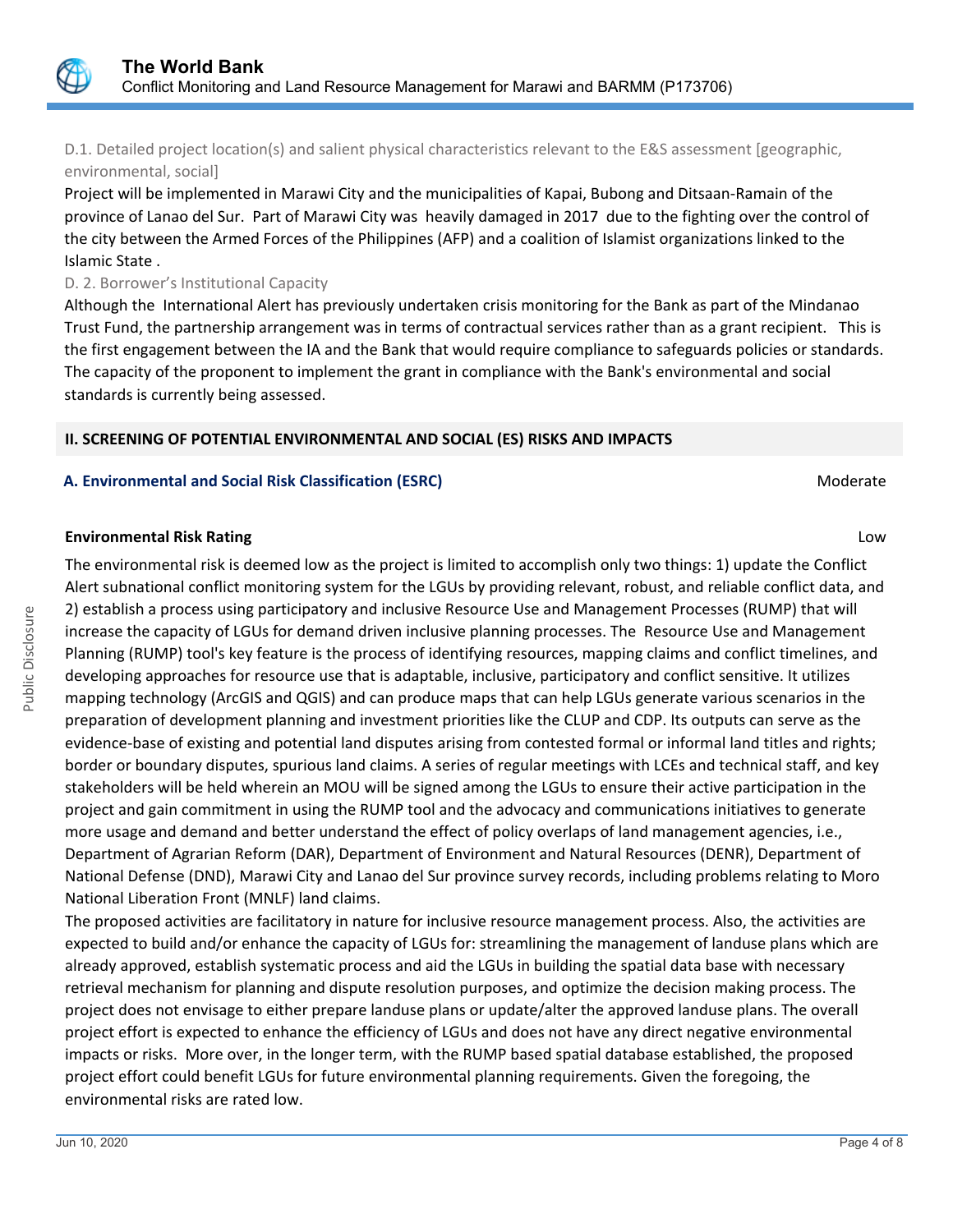

# **Social Risk Rating Moderate Social Risk Rating Moderate**  $M$

As stated above, the project primarily involves the capacity building of the local government unit/staff of Marawi City and 3 municipalities to achieve more inclusive, conflict-sensitive and participatory analysis/use of the land use map through the Resource Use and Management Planning Methodology (RUMP). It will also update the conflict monitoring data, the results of which would be one of the inputs to the RUMP planning. The grant's major activities would be the conduct of workshops on RUMP and would not involve any civil works thus, would not entail any land acquisition/resettlement and would not have any impact on community health. The grant would involve mainly the regular staff with few consultants as resource persons. Lastly, the target areas do not have presence of indigenous peoples. The RUMP is designed to be culturally sensitive its design features will promote intangible cultural heritage of the local communities and clans in the project areas. Given its intrinsic design to promote more participatory and conflict-sensitive local planning, the RUMP is anticipated to have positive social outcomes in terms of promoting inclusive local development which is aligned with the basic social standards of the Bank's ESF.

While, the proposed project does not have any direct social risks and impact, the social risks are considered moderate due to the contextual risk associated with the FCV context and historic disputes and land conflicts that the project aims to help address. Indirect risks associated with the project includes a failure to achieve broad, multi stakeholder participation, provide appropriate recommendations for planners or these are ignored by LGUs and other decision makers, or inadvertently supporting planning and participatory methods that are not inclusive of disadvantaged and vulnerable groups.

# **B. Environment and Social Standards (ESSs) that Apply to the Activities Being Considered**

# **B.1. General Assessment**

# **ESS1 Assessment and Management of Environmental and Social Risks and Impacts**

# *Overview of the relevance of the Standard for the Project:*

Relevant: As a basic requirement, the project has to undertake an assessment of the environmental and social risks as well as the options for managing the risks that may result from the capacity building on Resource Use and Management Plan (RUMP) methodology. A brief environmental and social risk assessment matrix will be prepared.

# **Areas where "Use of Borrower Framework" is being considered:**

None

# **ESS10 Stakeholder Engagement and Information Disclosure**

The proposed project inherently promotes broad-participation and inclusion as demonstrated in previous areas where RUMP has been conducted. The detailed design of RUMP could be considered as the project's Stakeholder Engagement Plan (SEP) as it would indicate the target stakeholders, the steps and techniques to ensure meaningful and broad-based participation throughout the project from preparation, conduct of workshop and post-workshop activities. The ESCP will integrate actions in the SEP that reflect the project's commitment to stakeholder engagement. The International Alert has an existing Grievance Redress Mechanism which will be used to generate feedback on the grant implementation which would duly articulated in detail in the ESCP.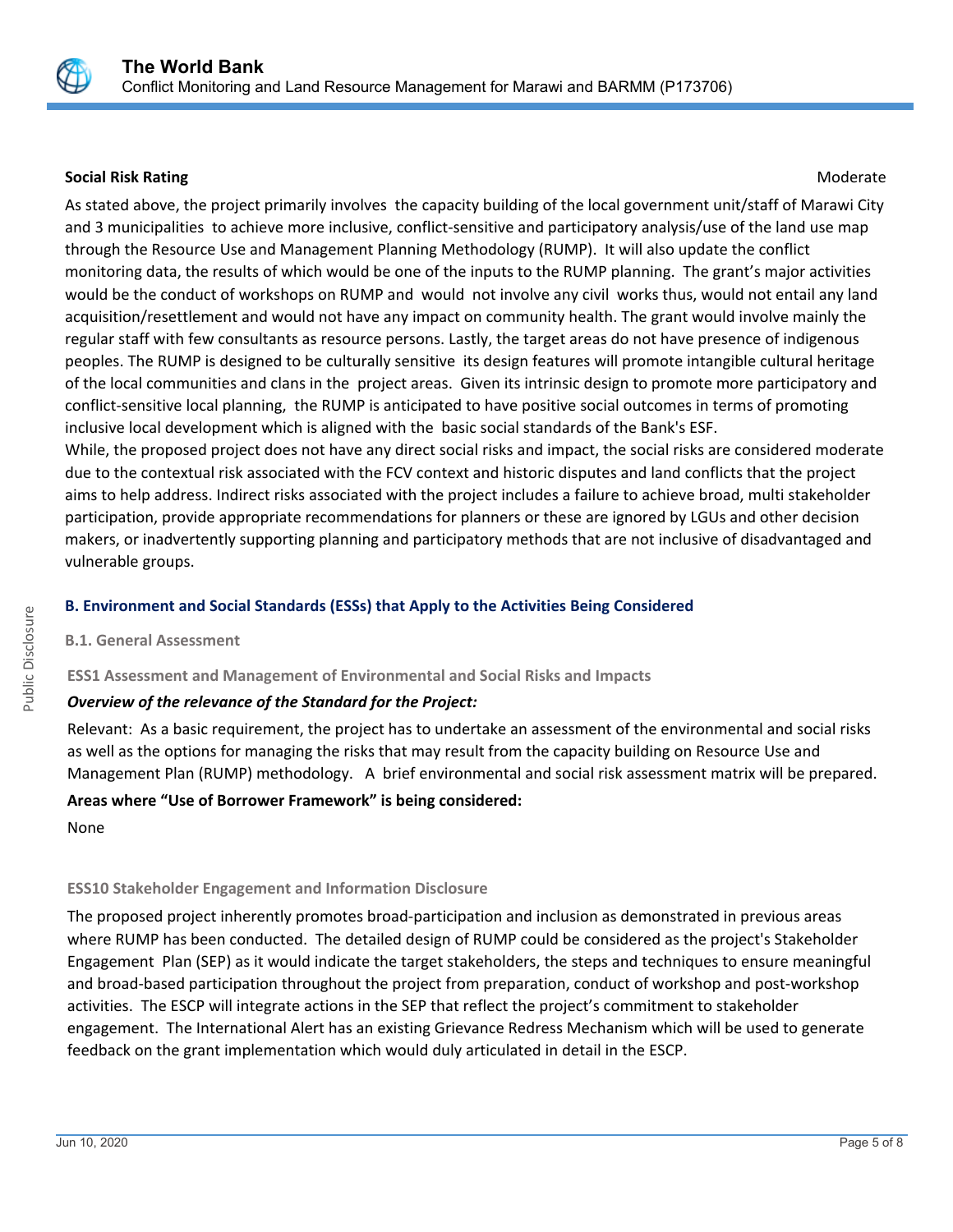

# **B.2. Specific Risks and Impacts**

**A brief description of the potential environmental and social risks and impacts relevant to the Project.**

# **ESS2 Labor and Working Conditions**

The grant would involve about 10 regular staff of the International Alert and will not involve any labor contracting requirements except for a couple of consultants as resource persons in preparing and conducting workshops. A Labor Management Procedure is not required, instead the ESCP will include commitments to reflect International Alert's responsibilities to its staff and consultants in line with ESS2.

# **ESS3 Resource Efficiency and Pollution Prevention and Management**

Not relevant: The project activities will only focus on updating the conflict monitoring system and establishing a process of increasing the capacity of LGUs for demand driven inclusive planning processes. It will not involve physical extraction of resources neither the generation of wastes.

# **ESS4 Community Health and Safety**

Not relevant: The project would not involve community-based activities and will not have direct impact on community health. However, in case there continues to be a significant health and safety risks due to the COVID19 pandemic, IA would be required to indicate appropriate health and safety measures that would be observed in the conduct of all preparatory activities and during the planning as well as dissemination workshops to include protocols for social distancing and use of personal protective equipment. These COVID-related protocols could be included in the detailed RUMP modules.

# **ESS5 Land Acquisition, Restrictions on Land Use and Involuntary Resettlement**

Not relevant. The grant would involve only capacity building and technical assistance on methodology/techniques that enhance inclusion, participation and conflict-sensitivity in local planning. The expected output will not have direct influence on decisions involving land re-allocations, imposing land or resource access restrictions, or resolving land disputes which may lead to relocation or resettlement. Thus, there is no need for a land acquisition or resettlement framework/plan.

# **ESS6 Biodiversity Conservation and Sustainable Management of Living Natural Resources**

Not relevant. The land use maps of the areas to be covered will only be used to inform the conflict monitoring system and the RUMP process. The output maps will be drawn from the analysis which accompanied the monitoring system and the process that will include comprehensive maps, charts and tables; all available through a website open to the public for downloading and use. The LGU maps to be generated will be guided by the official land classification records and regulations prescribed by the relevant laws of the country.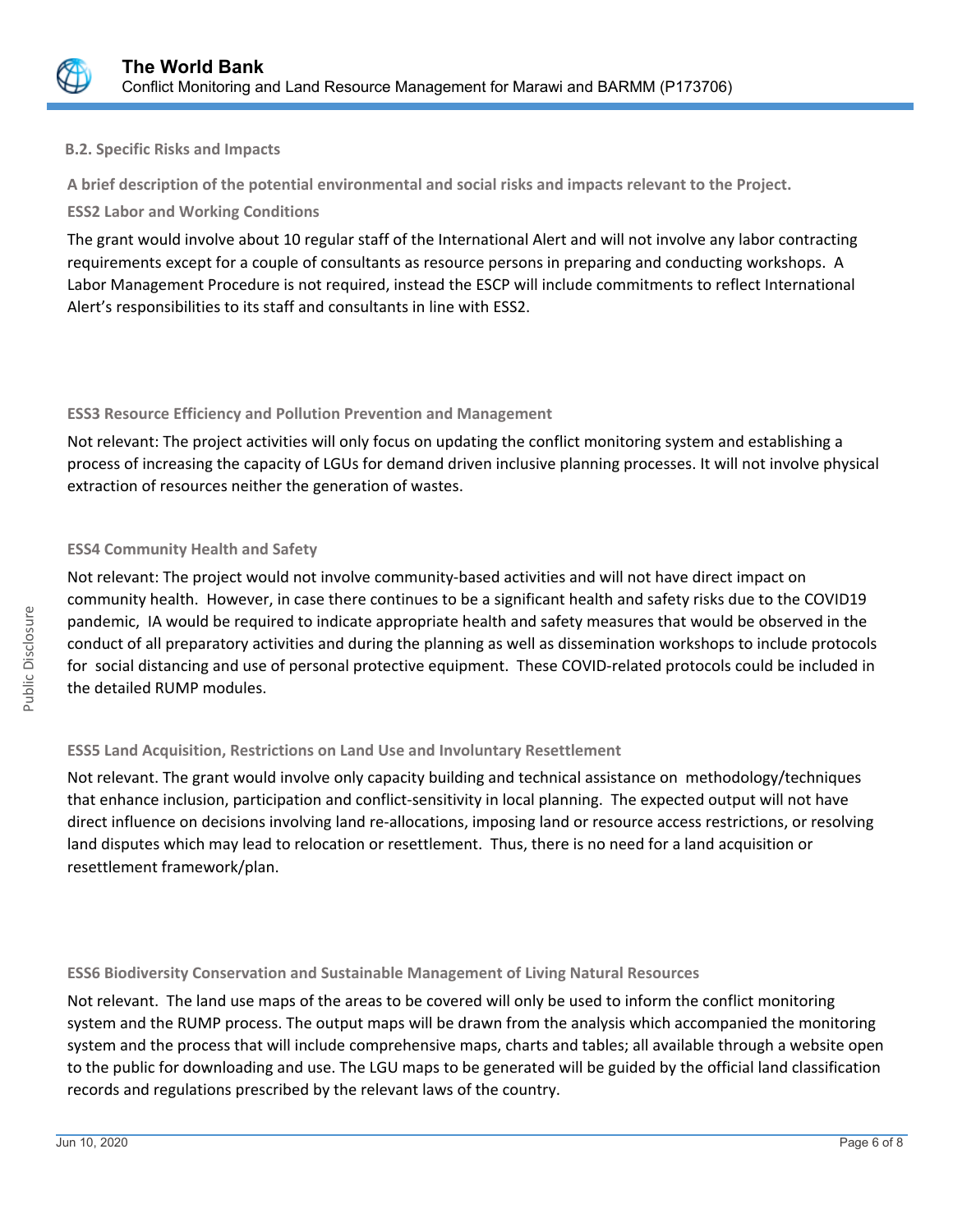

**ESS7 Indigenous Peoples/Sub-Saharan African Historically Underserved Traditional Local Communities** Not relevant. The target areas do not have presence of indigenous groups (IP). Thus, there is no need for an IP framework/plan.

#### **ESS8 Cultural Heritage**

Relevant. The RUMP is inherently designed to promote/respect intangible cultural heritage which would be reflected in the detailed design of the RUMP modules thus a separate Cultural Heritage Plan would not be required.

#### **ESS9 Financial Intermediaries**

Not relevant. Project does not involve financial intermediaries,

#### **B.3 Other Relevant Project Risks**

The major risk to the project is the required social distancing and/or quarantine that could slow down the implementation and might discourage attendance of some participants. The timeline and design of the grant would duly consider the COVID19 protocols.

| <b>C. Legal Operational Policies that Apply</b> |    |
|-------------------------------------------------|----|
| OP 7.50 Projects on International Waterways     | No |
| OP 7.60 Projects in Disputed Areas              | No |

# **III. WORLD BANK ENVIRONMENTAL AND SOCIAL DUE DILIGENCE**

#### **A. Is a common approach being considered?** No **No. 2018** No. 2018 No. 2018 No. 2018 No. 2018 No. 2019 No. 2019 No

#### **Financing Partners**

Department of Foreign Affairs and Trade (DFAT), Australian Government

# **B. Proposed Measures, Actions and Timing (Borrower's commitments)**

#### **Actions to be completed prior to Bank Board Approval:**

Submission of a simple environmental and social risk assessment matrix and risk mitigation measures integrated into the Environmental and Social Commitment Plan (ESCP) by May 29, 2020.

#### **Possible issues to be addressed in the Borrower Environmental and Social Commitment Plan (ESCP):**